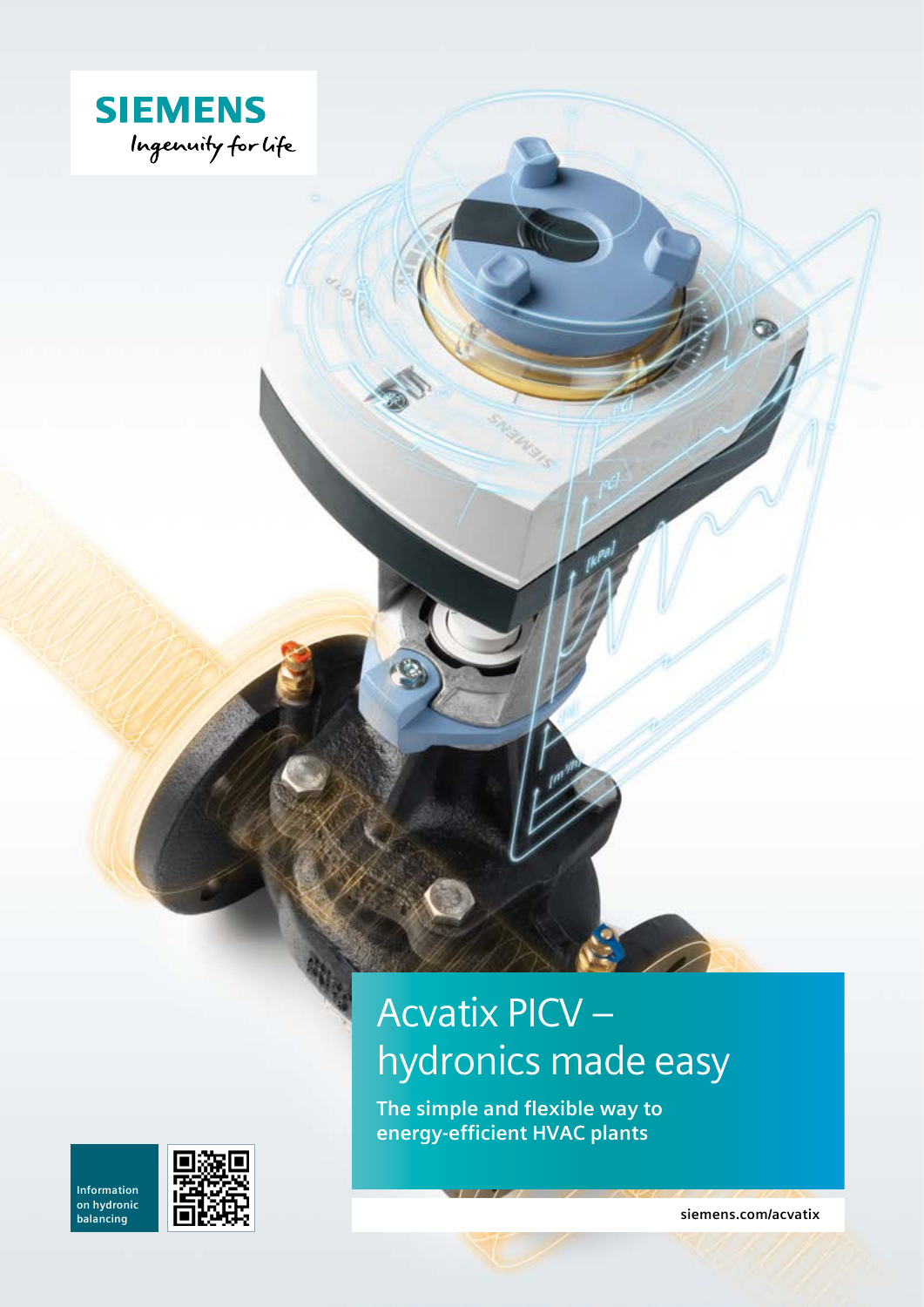## Less effort, high efficiency

O

D

Why PICVs (pressure-independent combi valves)?

Simple: PICVs make your daily work easier – whether planning, installation or commissioning – while also ensuring enhanced comfort and low energy costs.



**New: 5-year warranty on valves and actuators, damper actuators, and sensors.**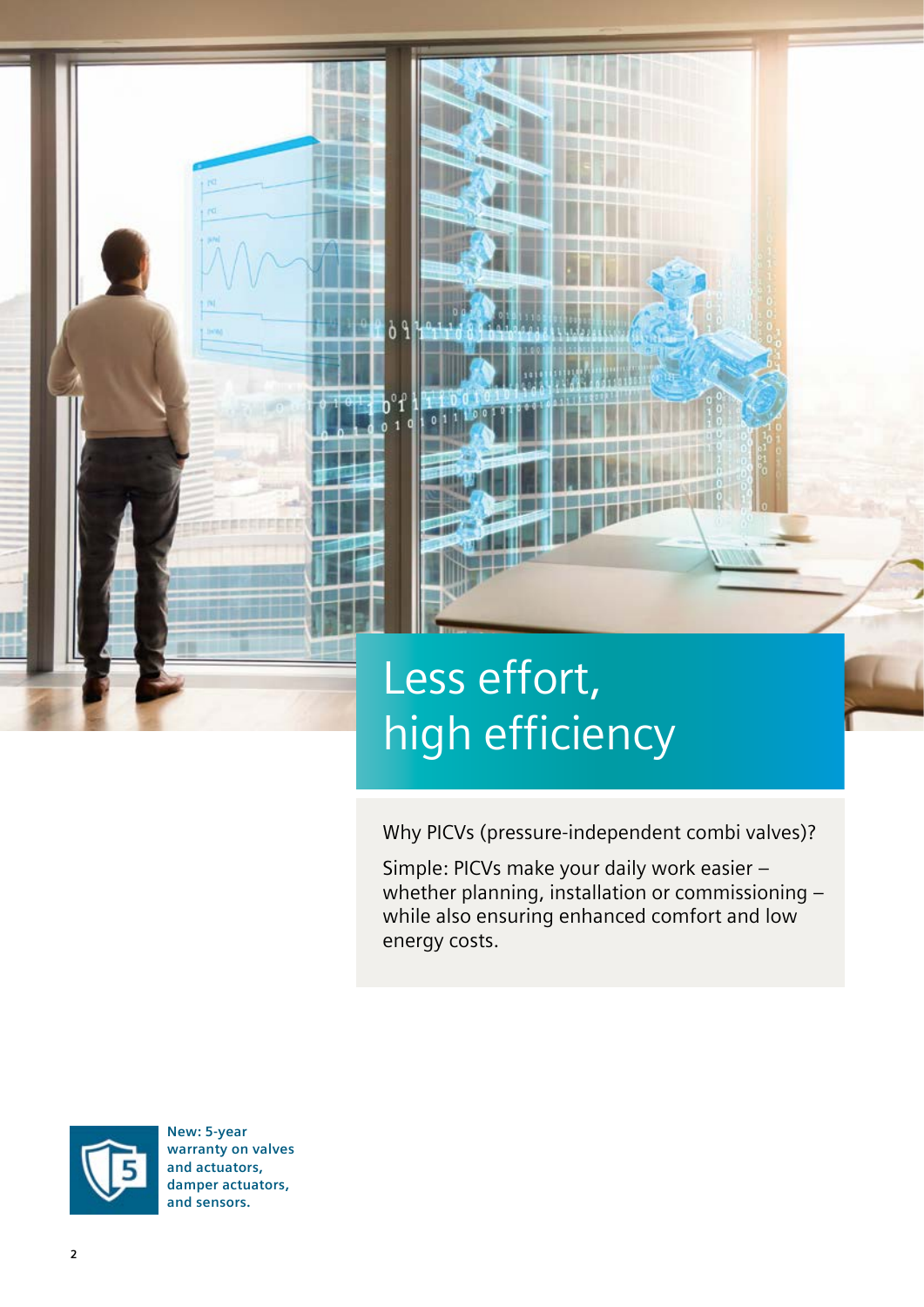## PICVs – the right way

The advantages that PICVs offer are obvious, as this comparison shows



**Static hydronic balancing with standard control valves**

**Uneven energy distribution under part load conditions results in less comfort and higher energy consumption.**

- **1.** Determine volumetric flow  $(V_{100})$ and calculate pressure losses across the whole hydronic network
- **2.** Determine nominal flow rate  $(k_{VS})$  of the valve, valve type, and nominal size
- **3.** Ensure the valve has the necessary control authority  $(P_v)$
- **4.** Calculate manual balancing valve and flow regulating valves
- **5.** Repeat this process for all consumers
- **6.** Commission the whole system by manually adjusting the position of all balancing valves

Now the system is balanced. But it is only statically balanced, which means that as soon as your hydronic distribution network operates at part load, which it usually does, the system is no longer balanced and runs inefficiently.



Room controlled with standard control valve Room controlled with PICV



**The hydronic system is always balanced, independent of load conditions and pressure fluctuations. A high level of comfort throughout the building and lower energy consumption.**

- **1.** Determine volumetric flow  $(V_{100})$
- **2.** Determine the right PICV
- **3.** Determine maximum volumetric
- flow preset and set on the PICV

**4.** Repeat this process for all consumers

Now the system is dynamically balanced, which means it stays balanced independently of load conditions.

Why is it important to have the system balanced at all times? Comfort and energy efficiency: A balanced system eliminates any impact of fluctuations on the room temperature. This way, dynamic valves allow for energy savings of up to 30 percent with no sacrifice of comfort.

**More on hydronic balancing**



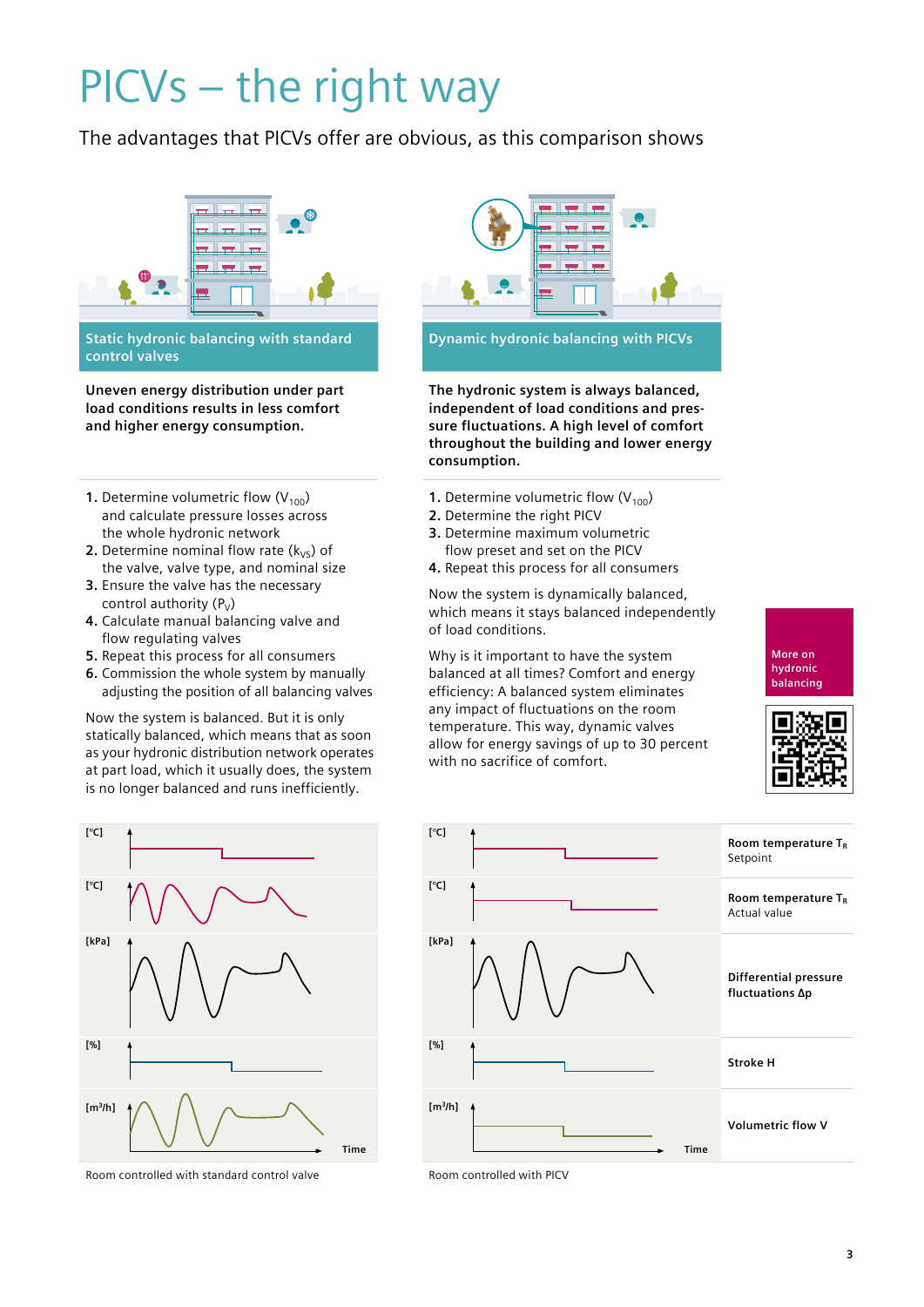## Want more specifics?

Let's have a closer look

### **A PICV …**

- **1** … is a **control valve** to control volumetric flow …
- **2** … with a **differential pressure regulator** to protect against pressure fluctuations, …
- **3** … a **presetting scale** for maximum volumetric flow, and …
- **4** … **measuring points** for measuring differential pressure and volumetric flow …
	- … **all combined in a single valve body.**

### **Planning is so easy**

When you plan a system using PICVs, your choice of PICV depends solely on volumetric flow. There's no need for flow regulating valves, balancing valves, or complicated hydraulic calculations. That's why PICVs are ideal for refurbishment and renovation jobs, where you don't have precise knowledge of the pipe network.

Siemens makes it even easier to utilize PICVs. The "Combi Valve Sizer" app calculates maximum volumetric flow and the presetting you need. It will guide you through the choice of valve and actuator, and can directly check your commissioning settings.

### **Installation and commissioning are so easy**

You'll complete the installation process faster since you need fewer components. Adjustable volumetric flow and automatic dynamic hydronic balancing make commissioning quick and effortless. PICVs also allow for commissioning in stages, e.g. one story at a time, which gives you lots of flexibility.

### **Enjoy comfort and save energy**

PICVs are dynamic valves that ensure the right system pressure for all load conditions and prevent pressure fluctuations from impacting on room temperature. With PICVs from Siemens you have full stroke for each presetting, which helps ensure maximum control accuracy. Ideal return temperatures for all operating conditions guarantee a high level of efficiency in heating and cooling. That means you can achieve energy savings of up to 30 percent with no loss of comfort.









**More on saving energy with PICVs**

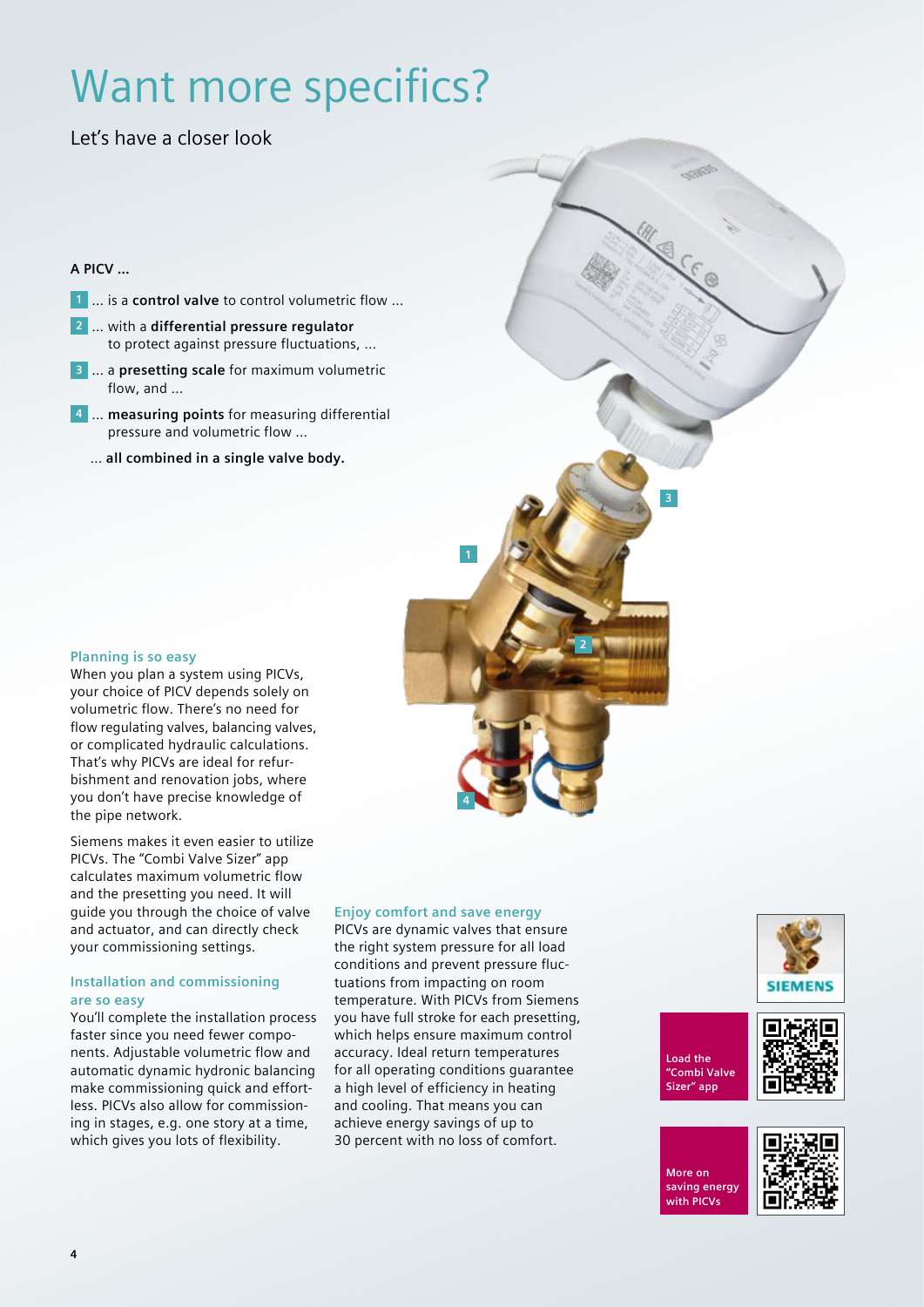# **Highlights**

### Why you should choose PICVs from Siemens



### **Easy to plan:**

- No complex pressure loss and valve authority calculations
- Fast, easy product selection
- Efficient system, even with an unfamiliar pipe network

**Less installation effort:** • No additional flow regulating valves or balancing valves



### **Effortless commissioning:**

- No manual balancing
- Automatic dynamic hydronic balancing
- Commissioning in stages gives you flexibility

### **Optimized operation:**

- High room comfort
- Up to 30 percent energy savings

### **Extensive PICV portfolio:**

- **•** Threaded or flange connections
- **•** Volumetric flows of 0.025 to 280 m<sup>3</sup>/h
- **•** Ideal for room and zone applications, heating groups, air handling units and district heating
- **•** BIM data for all products
- **•** Short delivery times
- **•** Five-year warranty
- **•** Practical aids like the "Combi Valve Sizer" app or HIT Portal
- **•** Global sales and service network is your guarantee of professional support